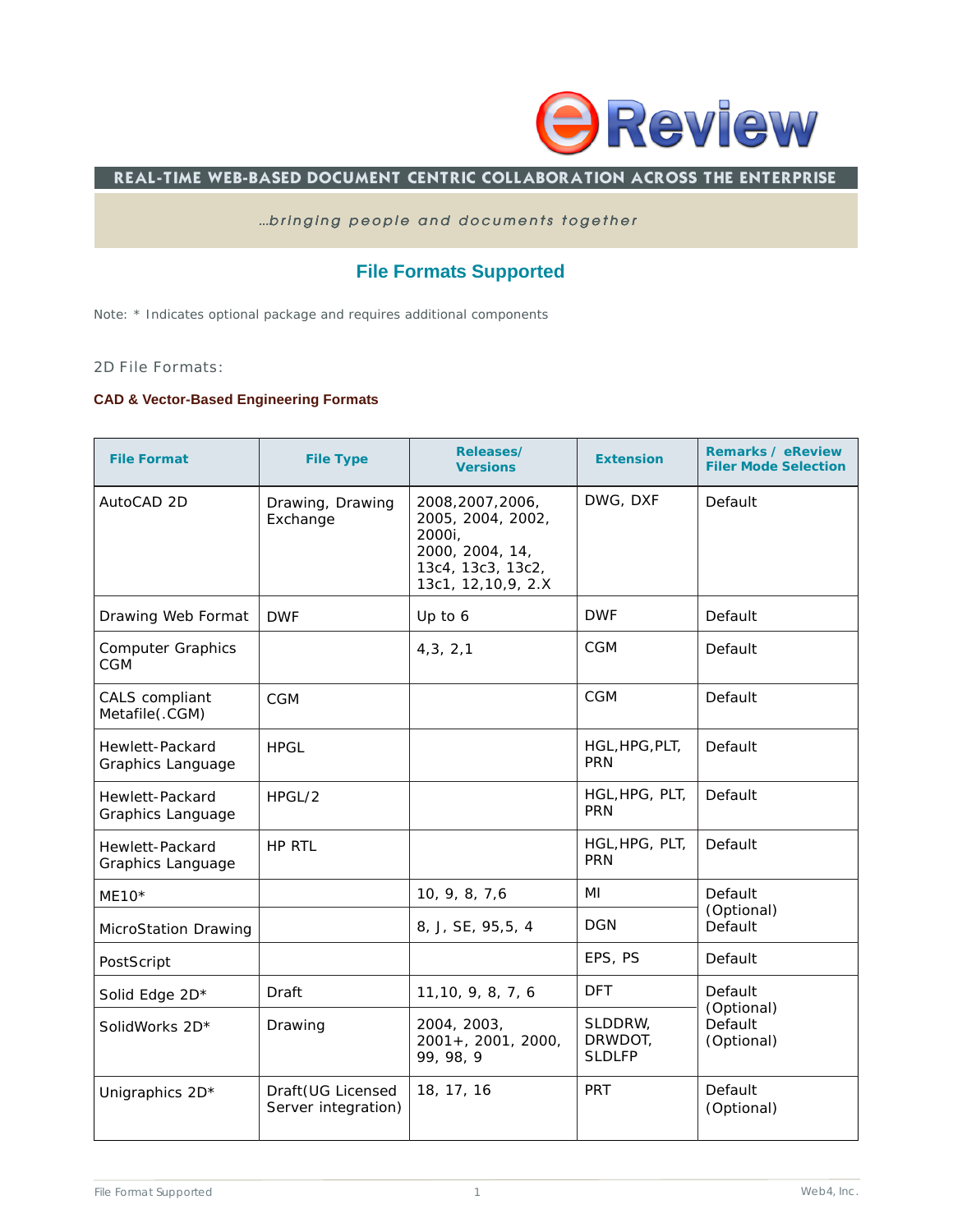



### **Raster Based Engineering Formats**

| <b>File Format</b>                                  | <b>Extension</b> | <b>Remarks / eReview</b><br><b>Filer Mode Selection</b> |
|-----------------------------------------------------|------------------|---------------------------------------------------------|
| CALS Group IV Type I,<br>Type II (Tiled, Stripped)  | CAL, CG4         | Default                                                 |
| TIFF                                                | TIF, TIFF        | Default                                                 |
| TIFF Group III Huffman<br>Encoded With EOL (.TIF)   | TIF, TIFF        | Default                                                 |
| TIFF Group III Huffman<br>Encoded Without EOL(.TIF) | TIF, TIFF        | Default                                                 |
| TIFF Group III 2D (.TIF)                            | TIF, TIFF        | Default                                                 |
| TIFF Group IV (.TIF)                                | TIF, TIFF        | Default                                                 |
| TIFF JPEG Compressed (.TIF)                         | TIF, TIFF        | Default                                                 |
| TIFF LZW Compressed (.TIF)                          | TIF, TIFF        | Default                                                 |
| TIFF MACPAINT Encoding (.TIF)                       | TIF, TIFF        | Default                                                 |
| <b>TIFF Packbits/Even</b><br>Boundary (.TIF)        | TIF, TIFF        | Default                                                 |
| TIFF Uncompressed (.TIF)                            | TIF, TIFF        | Default                                                 |

# **Vector Graphics Formats**

| <b>File Format</b>   | Releases /<br><b>Versions</b>                                                   | <b>Extension</b> | <b>Remarks / eReview</b><br><b>Filer Mode Selection</b> |
|----------------------|---------------------------------------------------------------------------------|------------------|---------------------------------------------------------|
| <b>Acrobat PDF</b>   | 1.7(8.0), 1.6<br>(7.0), 1.5<br>$(6.0)$ , 1.4<br>$(5.0)$ , 1.3, 1.2,<br>1.1, 1.0 | <b>PDF</b>       | Default                                                 |
| Adobe Illustrator    | 10,9,8,7,6,5,4,3,2,1                                                            | ΑI               | Default                                                 |
| Microsoft PowerPoint | XP, 2000, '97,<br>'95, 4.0, 3.X                                                 | <b>PPT</b>       | Default                                                 |
| Microsoft PowerPoint | 2007                                                                            | <b>PPTX</b>      | Default                                                 |
| <b>PCL</b>           | 5                                                                               | PCL, PRN         | Default                                                 |
| Windows Metafile     | 3                                                                               | <b>WMF</b>       | Default                                                 |
| WordPerfect Graphics | 2, 1                                                                            | <b>WPG</b>       | Default                                                 |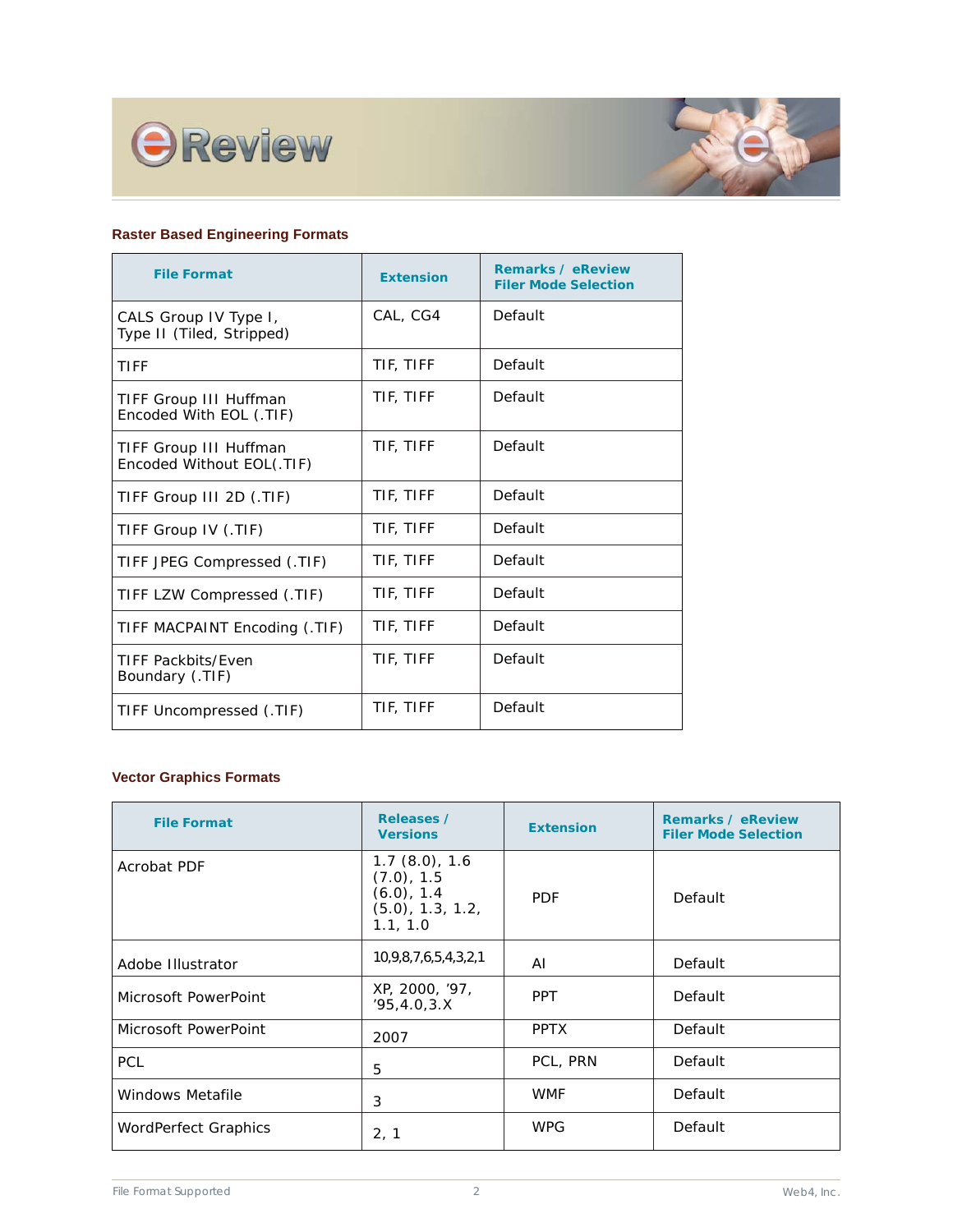



# **Raster and Bitmap Graphics Formats**

| <b>File Format</b>                                           | <b>Extension</b>  | <b>Remarks / eReview</b><br><b>Filer Mode Selection</b> |
|--------------------------------------------------------------|-------------------|---------------------------------------------------------|
| CompuServe GIF                                               | GIF, RLE          | Default                                                 |
| Flashpix - Color ImagingFormat                               |                   | Default                                                 |
| GIF 87A & 89A (GIF), GIF -Transparent & Interlaced           | GIF               | Default                                                 |
| IBM G3, G4, and MMR(IOCA), IBM Text OverlayFormat<br>(PTOCA) | IOCA, PTOCA       | Default                                                 |
| IMNET Imaging (IMNET)                                        |                   | Default                                                 |
| <b>GEM IMG Bitmap</b>                                        | <b>IMG</b>        | Default                                                 |
| OS/2 1.1 Bitmap                                              | <b>BMP</b>        | Default                                                 |
| Paintbrush PCX                                               | <b>PCX</b>        | Default                                                 |
| PNG (Portable Network Graphics)                              | <b>PNG</b>        | Default                                                 |
| <b>SUN Raster File</b>                                       | <b>PR</b>         | Default                                                 |
| <b>TARGA</b>                                                 | <b>TGA</b>        | Default                                                 |
| TIFF (Desktop)                                               | TIF, TIFF         | Default                                                 |
| Windows Bitmap                                               | <b>BMP</b>        | Default                                                 |
| Windows 3 Icon-Resource                                      | ICO               | Default                                                 |
| WordPerfect GraphicsBitmap                                   | <b>WPG</b>        | Default                                                 |
| X-Windows Dump                                               | <b>XWD</b>        | Default                                                 |
| Harvard Graphics for Windows                                 | <b>PRS</b>        | Default                                                 |
| StarOffice Draw 8                                            | <b>SDW</b>        | Default                                                 |
| StarOffice Impress 8                                         | ODP               | Default                                                 |
| <b>JPG</b>                                                   | JPG/JPEG/JPEG2000 | Default                                                 |
| DICOM (Digital Imagingand Communications inMedicine)         | <b>DCM</b>        | Autodetect                                              |
| <b>MAC</b>                                                   | Mac               | Default                                                 |
| <b>CUT</b>                                                   | cut               | Default                                                 |
| IFF                                                          | iff               | Default                                                 |
| Intergraph COT                                               | cit, tq4          | Default                                                 |
| <b>JEDMICS</b>                                               | g4                | Default                                                 |
| PhotoCD                                                      | pcd               | Default                                                 |
| XBM                                                          | xbm               | Default                                                 |
| <b>XPM</b>                                                   | xpm               | Default                                                 |
| DIB                                                          | dib               | Default                                                 |
| <b>DCX</b>                                                   | dcx               | Default                                                 |
| Group 3/4                                                    | G3, g4            | Default                                                 |
| <b>MSP</b>                                                   | msp               | Default                                                 |
| Filenet COLD                                                 | cold              | Default                                                 |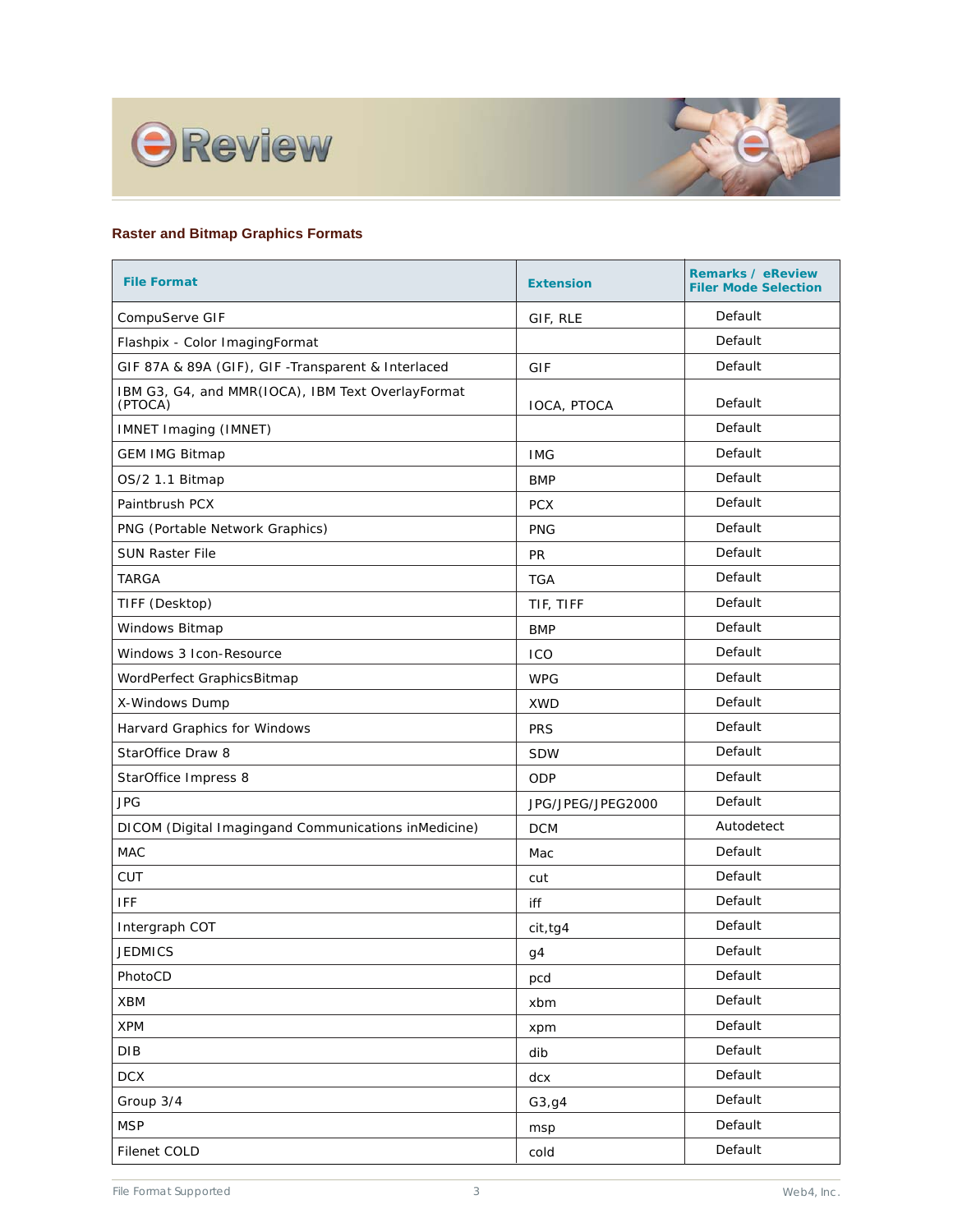



### **Word Processor Formats**

| <b>File Format Type</b>                | <b>Releases / Versions</b>       | <b>Extension</b>                         | <b>Remarks / eReview</b><br><b>Filer Mode Selection</b> |
|----------------------------------------|----------------------------------|------------------------------------------|---------------------------------------------------------|
| Microsoft Word for DOS                 | 6.0, 5.5, 5.0                    | DOC.                                     | Default                                                 |
| Microsoft Word for Windows             | XP, 2002, 2000, 97,95, 7, 6, 2.0 | DOC                                      | Default                                                 |
| Microsoft Write Format                 |                                  | WRI                                      | Default                                                 |
| Rich Text Format                       | 1.X                              | <b>RTF</b>                               | Default                                                 |
| Microsoft Visio                        | up to 2003                       | VSD/VDX/VSX/VTX                          | Autodetect                                              |
| WordPerfect                            | 7, 6, 5.2, 5.1, 5.0              | DOC, LTR, WPD                            | Default                                                 |
| StarOffice Writer                      | 5.2, 6, 7                        | <b>SXW</b>                               | Default                                                 |
| OpenOffice 2                           | 2.0                              | SXW, ODS, DP, ODG,<br>SXC, SXI, SXD, ODS | Default                                                 |
| StarOffice 8                           | 8                                | SXW, SXC, SXI, SXD, ODB                  | Default                                                 |
| MS Office 2003 Word XML<br>Format      | 2003                             | <b>XML</b>                               | Default                                                 |
| MS Office 12 Word format               | 2007                             | <b>DOCX</b>                              | Default                                                 |
| MS Office 12 (2007) Word<br>XML format | 2007                             | <b>DOCX</b>                              | Default                                                 |

#### **Spreadsheet Formats**

| <b>File Format Type</b> | <b>Releases / Versions</b>        | <b>Extension</b> | <b>Remarks / eReview Filer Mode</b><br><b>Selection</b> |
|-------------------------|-----------------------------------|------------------|---------------------------------------------------------|
| Microsoft Excel         | XP, 2002, 2000, 97, 95, 7,6,5,4,3 | XI S             | Default                                                 |
| Microsoft Excel         | 2007                              | <b>XLSX</b>      | Default                                                 |

### **Archived Formats**

| <b>File Format Type</b> | <b>Extension</b> | <b>Remarks / eReview Filer Mode Selection</b> |
|-------------------------|------------------|-----------------------------------------------|
| <b>ZIP Archive</b>      | ZIP.             | Default                                       |
| DWG with XREF Archive   | <b>DWGZ</b>      | Default                                       |
| DGN with XREF Archive   | DGNZ             | Default                                       |

## **Miscellaneous Formats**

| <b>File Format Type</b> | <b>Extension</b> | <b>Remarks / eReview Filer Mode Selection</b>      |
|-------------------------|------------------|----------------------------------------------------|
| <b>HTML Format</b>      | Html, htm        | Default                                            |
| XML Format              | XML              | Through conversion via XSLT to XHTML               |
| Electronic Signature    | Ps7              | Documents encapsulated within electronic signature |